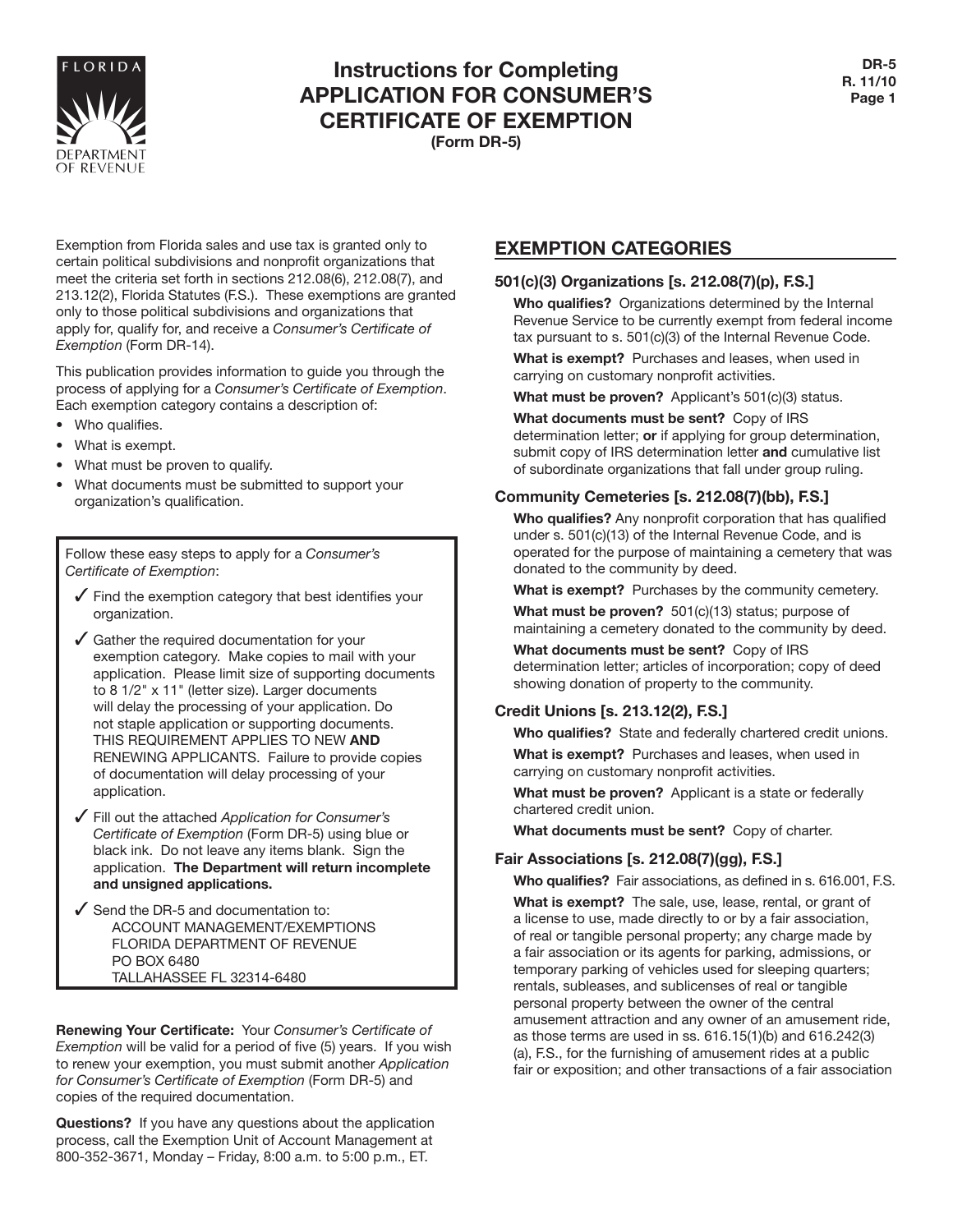which are incurred directly by the fair association in the financing, construction, and operation of a fair, exposition, or other event or facility that is authorized by s. 616.08, F.S. This exemption does not apply to the sale of tangible personal property made by a fair association through an agent or independent contractor; sales of admissions and tangible personal property by a concessionaire, vendor, exhibitor, or licensee; or rentals and subleases of tangible personal property or real property between the owner of the central amusement attraction and a concessionaire, vendor, exhibitor, or licensee, except for the furnishing of amusement rides, which transactions are exempt.

**What must be proven?** Applicant is qualified as a fair association pursuant to Chapter 616, F.S.

**What documents must be sent?** Certified copy of the charter and articles of incorporation as a fair association (See Ch. 616, F.S., for information on obtaining designation and charter as a fair association)

#### **Florida Fire and Emergency Services Foundation [s. 212.08(7)(aaa), F.S.]**

**Who qualifies?** The Florida Fire and Emergency Services Foundation.

**What is exempt?** Purchases by and leases directly to the foundation.

**What must be proven?** Applicant is the Florida Fire and Emergency Services Foundation.

**What documents must be sent?** Copy of articles of incorporation.

#### **Florida Retired Educators Association [s. 212.08(7)(g), F.S.]**

**Who qualifies?** The Florida Retired Educators Association and its local chapters.

**What is exempt?** Purchases of office supplies, equipment, and publications made by the Association and its local chapters.

**What must be proven?** Applicant is the Florida Retired Educators Association or one of its local chapters.

**What documents must be sent?** Copy of articles of incorporation; designation of chapter.

## **Library Cooperatives [s. 212.08(7)(uu), F.S.]**

**Who qualifies?** Library cooperatives certified under s. 257.41(2), F.S.

**What is exempt?** Purchases by and leases directly to the cooperative.

**What must be proven?** Applicant's designation pursuant to s. 257.41(2), F.S.

**What documents must be sent?** Copy of certificate or letter of designation pursuant to s. 257.41(2), F.S.

## **Nonprofit Cooperative Hospital Laundries [s. 212.08(7)(ii), F.S.]**

**Who qualifies?** Nonprofit organizations that are incorporated under Chapter 617, F.S., and which are treated, for federal income tax purposes, as cooperatives under Subchapter T of the Internal Revenue Code, whose sole purpose is to offer laundry supplies and services to their members, which members must all be exempt from federal income tax pursuant to s. 501(c)(3) of the Internal Revenue Code.

**What is exempt?** Purchases by and leases directly to the laundry.

**What must be proven?** Incorporation pursuant to Ch. 617, F.S.; IRC Subchapter T cooperative designation; all members are 501(c)(3).

**What documents must be sent?** Copy of articles of incorporation as filed with the Florida Secretary of State; Subchapter T designation; list of all members; copy of members' IRS determination letters.

## **Nonprofit Water Systems [s. 212.08(7)(tt), F.S.]**

**Who qualifies?** A not-for-profit corporation that holds a current exemption from federal income tax under ss. 501(c) (4) or (12) of the Internal Revenue Code, the sole or primary function of the corporation is to construct, maintain, or operate a water system in this state.

**What is exempt?** Purchases by and leases directly to the water system.

**What must be proven?** Applicant's 501(c)(4) or (12) status; sole or primary function is to construct, maintain, or operate a water system in Florida.

**What documents must be sent?** Copy of IRS determination letter; articles of incorporation; most recently filed federal Form 990 or audited financial statement.

## **Organizations Benefiting Minors [s. 212.08(7)(l), F.S.]**

**Who qualifies?** Nonprofit organizations incorporated pursuant to Chapter 617, F.S., the primary purpose of which is providing activities that contribute to the development of good character or good sportsmanship, or to the educational or cultural development, of minors. This exemption is extended only to that level of the organization that has a salaried executive officer or an elected nonsalaried executive officer.

**What is exempt?** Purchases and leases, and sales of donated property (the term "donated property" means any property transferred to such nonprofit organization for less than 50 percent of its fair market value).

**What must be proven?** Applicant's status as a Florida nonprofit corporation; applicant's primary purpose; applicant directly provides activities to minors.

**What documents must be sent?** Copy of articles of incorporation as filed with the Florida Secretary of State; most recently filed federal Form 990 or audited financial statement; description of activities performed, number of participants in activities and percentage that are minors age 17 and under.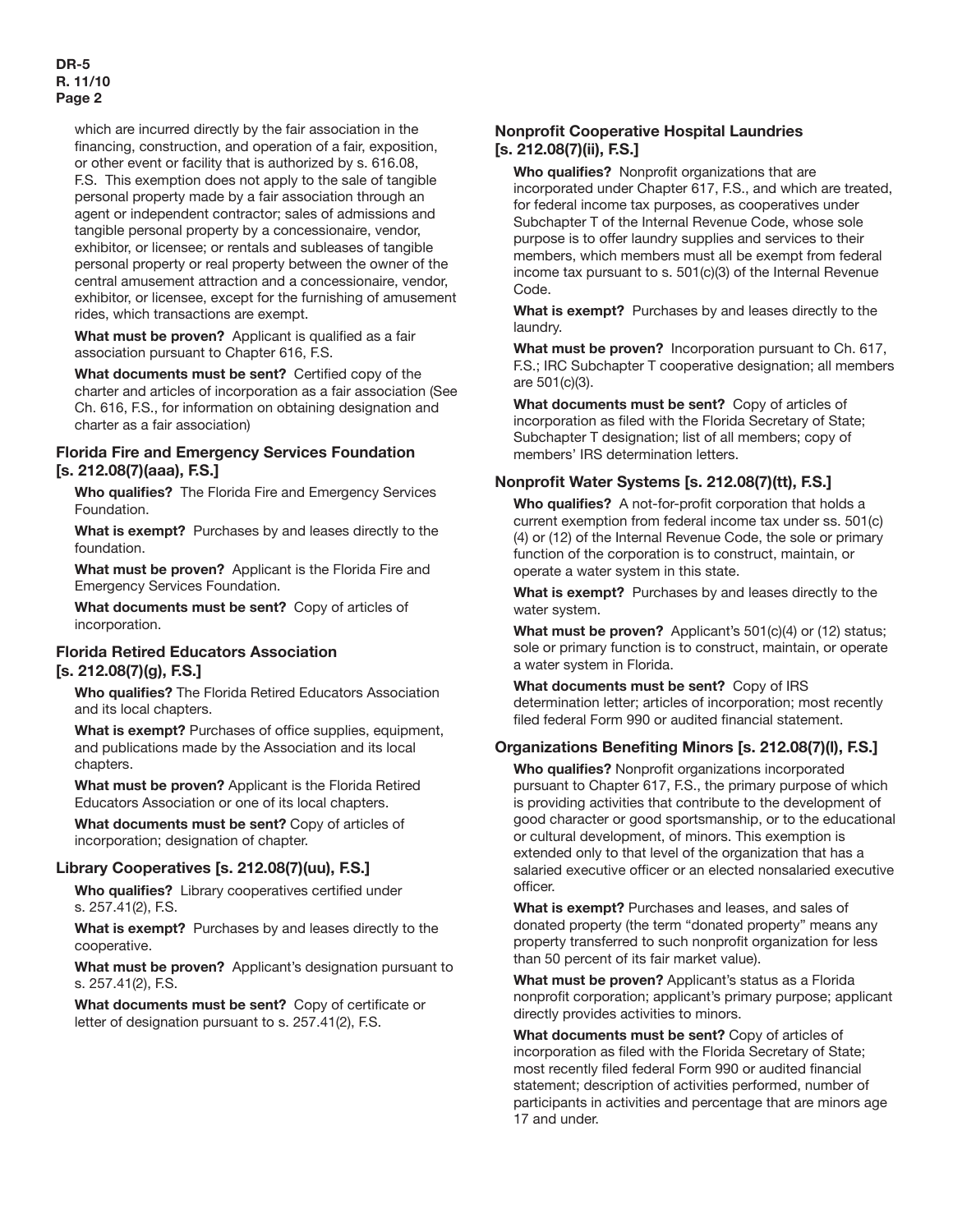## **Political Subdivisions [s. 212.08(6), F.S.]**

**Who qualifies?** The United States government; a state; or any county, municipality, or political subdivision of a state. Agencies of the United States government are not required to obtain a Consumer's Certificate of Exemption.

**What is exempt?** Purchases and leases, when payment is made directly to the selling dealer by the governmental entity. Purchases and leases by federal government employees on official business are also exempt.

**What must be proven?** Applicant is the United States Government; a state; or any county, municipality, or political subdivision of a state.

**What documents must be sent?** Copy of the law creating the entity or describing the entity as one of the aforementioned governmental bodies.

#### **Parent-Teacher Organization or Association [s.212.08(7)(ll), F.S.]**

**Who qualifies?** Parent-teacher organizations (PTOs) and parent-teacher associations (PTAs) that are associated with schools that teach grades K through 12 and whose purpose is to raise funds for these schools.

**What is exempt?** Purchases and leases directly to the PTOs and PTAs.

**What must be proven?** Applicant is associated with a school that teaches grades K through 12 and the applicant's purpose is to raise funds for the school.

**What documents must be sent?** Copy of the organization's or association's bylaws.

#### **Religious Institutions [s. 212.08(7)(m), F.S.] (three classifications)**

**(1) Who qualifies? Churches, synagogues, and established physical places for worship** where nonprofit religious services and activities are regularly conducted and carried on.

**What is exempt?** Purchases and leases, when used in carrying on customary nonprofit religious activities. Also exempt are sales or leases of tangible personal property by religious institutions having an established physical place for worship at which nonprofit religious services and activities are regularly conducted and carried on.

**What must be proven?** Applicant's nonprofit status; a physical place for worship; regularly conducted/carried on religious services and activities.

**What documents must be sent?** Proof of nonprofit status (copy of articles of incorporation, statement of faith, or other organizing documents); proof of physical place (utility bill, lease or use agreement, mortgage, or insurance policy); schedule of services and activities.

**(2) Who qualifies? Transportation Providers** - nonprofit corporations whose sole purpose is to provide free transportation services to church members, their families, and other church attendees.

**What is exempt?** Purchases and leases, when used in carrying on customary nonprofit religious activities.

**What must be proven?** Applicant's nonprofit status; applicant's sole purpose.

**What documents must be sent?** Copy of articles of incorporation; most recently filed federal Form 990 or audited financial statement.

#### **(3) Who qualifies? Governing or Administrative Offices**

- nonprofit state, nonprofit district, or other nonprofit governing or administrative offices the function of which is to assist or regulate the customary activities of religious institutions.

**What is exempt?** Purchases and leases, when used in carrying on customary nonprofit religious activities.

**What must be proven?** Applicant's nonprofit status, member of a hierarchy, governing authority.

**What documents must be sent?** Copy of articles of incorporation, statement of faith, or other organizing documents; illustration or description of organizational structure, including subordinates; most recently filed federal Form 990 or audited financial statement.

#### **Schools, Colleges, and Universities [s. 212.08(7)(o), F.S.]**

**Who qualifies?** State tax-supported schools, colleges, or universities.

**What is exempt?** Purchases by and leases directly to the school, college, or university.

**What must be proven?** Applicant is a school, college or university; is state-supported.

**What documents must be sent?** Proof of state tax support.

#### **Veterans' Organizations [s. 212.08(7)(n), F.S.]**

**Who qualifies?** Qualified veterans' organizations and their auxiliaries. The term "veterans' organizations" means nationally chartered or recognized veterans' organizations, including, but not limited to, Florida chapters of the Paralyzed Veterans of America, Catholic War Veterans of the U.S.A., Jewish War Veterans of the U.S.A., and the Disabled American Veterans, Department of Florida, Inc., which hold current exemptions from federal income tax under s. 501(c) (4) or (19) of the Internal Revenue Code.

**What is exempt?** Purchases and leases, when used in carrying on customary veterans' organization activities.

**What must be proven?** Applicant is nationally chartered or recognized; holds 501(c)(4) or (19) status.

**What documents must be sent?** Copy of charter; IRS determination letter.

#### **Volunteer Fire Departments [s. 212.08(7)(u), F.S.]**

**Who qualifies?** Volunteer fire departments, duly chartered as Florida corporations not for profit.

**What is exempt?** Purchases of firefighting and rescue service equipment and supplies.

**What must be proven?** Florida nonprofit status.

**What documents must be sent?** Copy of articles of incorporation as filed with the Florida Secretary of State.